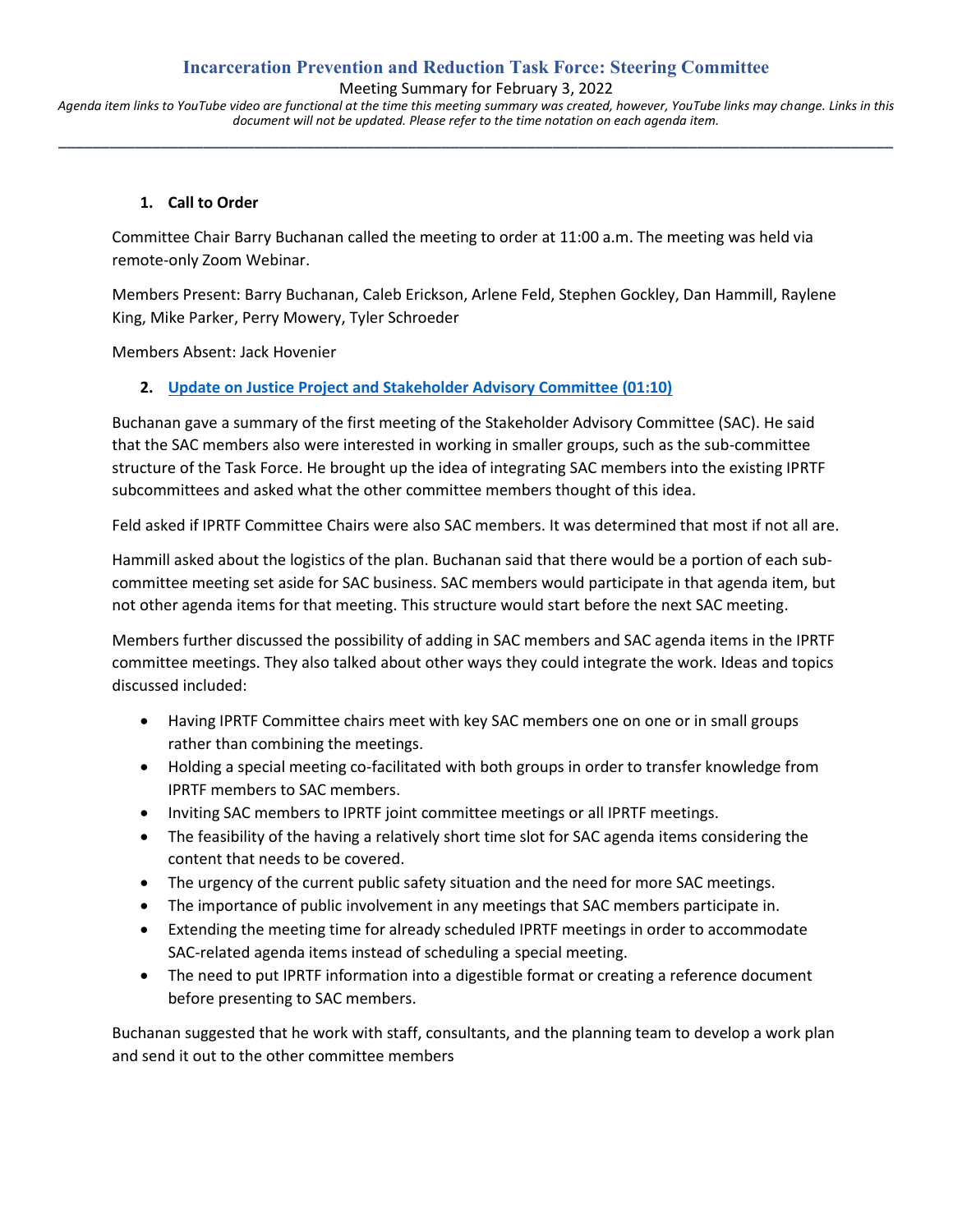**\_\_\_\_\_\_\_\_\_\_\_\_\_\_\_\_\_\_\_\_\_\_\_\_\_\_\_\_\_\_\_\_\_\_\_\_\_\_\_\_\_\_\_\_\_\_\_\_\_\_\_\_\_\_\_\_\_\_\_\_\_\_\_\_\_\_\_\_\_\_\_\_\_\_\_\_\_\_\_\_\_\_\_\_\_\_\_\_\_\_\_\_\_\_\_\_\_\_**

King asked about liabilities involved if the SAC process doesn't work and a measure for a new jail fails again. She wondered if the public has been communicated with as far as what will happen if that happens. Buchanan replied that they have not yet, but he agrees it is important and expects it to come up at the facilities portion of their meetings.

# **3. [State Legislative Session](https://www.youtube.com/watch?v=BHgHnOzN1r8&t=2217s) (36:57)**

Hammill gave an update on State legislation. He said that he is unaware of where the bills modifying last year's HB1310 are at. He emphasized that it is essential for this legislation to be fixed and gave examples of dangerous situations that aren't being responded to currently.

King agreed that the State legislation is causing major problems and that officers don't want to open themselves up to liability considering that they know that they are not going to be able to do anything with certain individuals in the end anyway.

Gockley asked Buchanan to give a report on his recent work with Executive Sidhu, Representative Alicia Rule, and the Department of Corrections (DOC). Buchanan explained that he had gotten a call from Representative Rule letting him know that there was some money available through the American Rescue Plan Act (ARPA) for behavioral health and asking him to put together a capital proposal. Working with others, he submitted a proposal to Executive Sidhu regarding an urgent care center. The deadline for the request was very tight. Buchanan asked Schroeder to give an update about what happened with the proposal after that. Schroeder said that the proposal, which was for about \$2.2 million, was sent to Representatives Rule and Shewmake. The proposal included capital funds and operational funds to possibly remodel the older crisis center at the Alternative Work Center, giving a space for the Ground-Level Response and Coordinated Engagement program (GRACE), the Law Enforcement Assisted Diversion program (LEAD), and some crisis responders to work out of.

Feld asked if there were any funds requested for urgent care. Schroeder replied that they had conversations about that, but the plans were not fully developed enough to submit a capital proposal. Buchanan expanded on that, saying that this would work towards the idea of an urgent care center for triaging behavioral health patients. He continued on the topic, saying that these funds demonstrate that the County is very serious about this. Feld emphasized how much need there was for a physical place for folks to be triaged and said that she was disappointed. Schroeder said that they would need to create a firmer vision and plan for the urgent care center in order to put in a large capital request. He further stated that this smaller proposal is still a step in the right direction.

Parker added that there is a need for housing that relates to the need for the urgent care facility. He said that people need a place to go after there is an intervention at a time of crisis. He encouraged members to think about "divert to where" when creating proposals such as these.

Feld and other committee members continued to discuss the needs of the County, including urgent care, improvements to existing buildings, future opportunities to fulfill needs on both behavioral health and corrections, the reasoning behind not doing a large capital request at this time, and disappointment in legislators for giving such a short turnaround for this proposal.